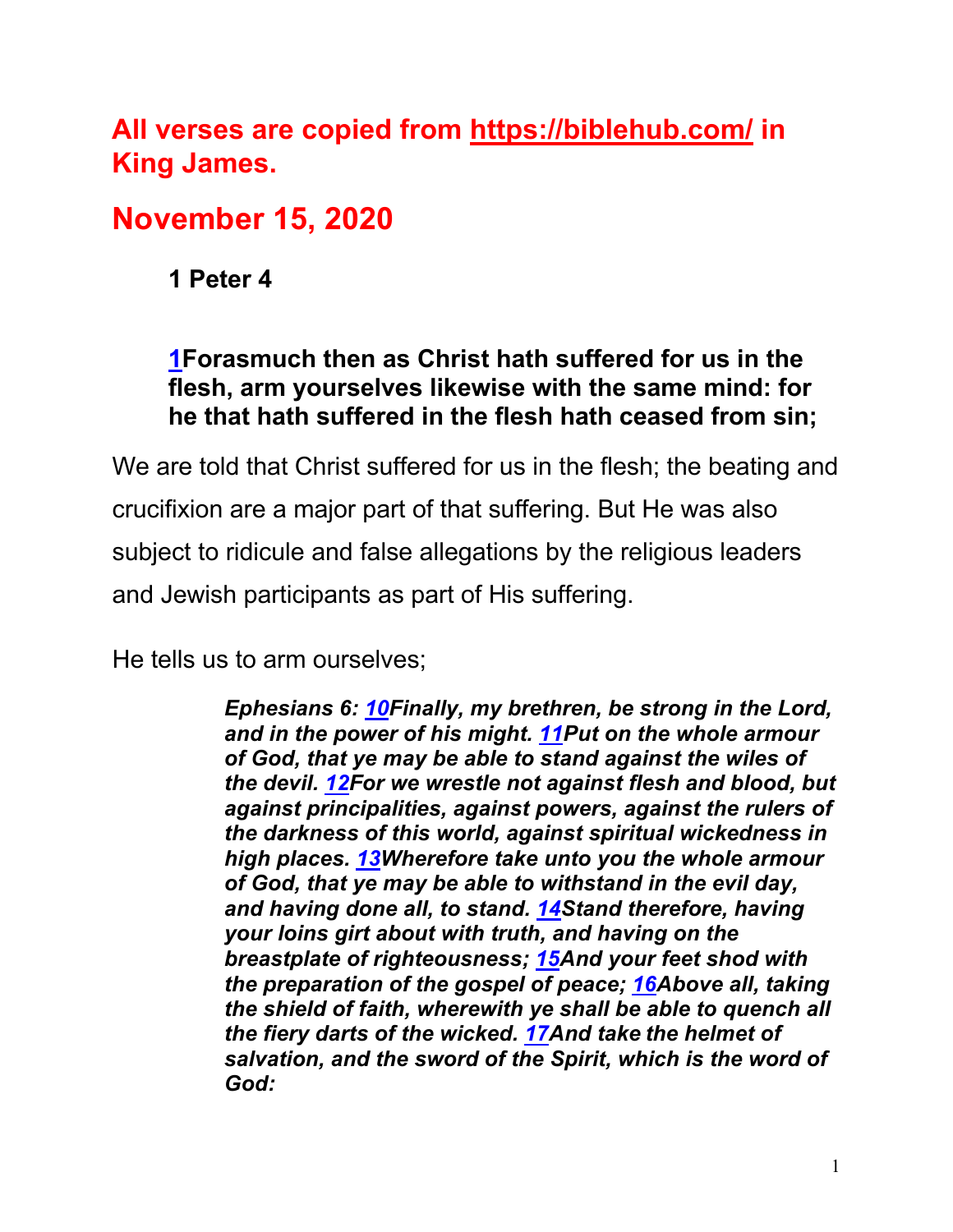The reference in vs 1 is that we are to be of the same Mind as Christ. That is why in Chapter 3 God told a married couple to be of one mind. Marriage just like the Church big C has to be of a single mind, and that mind has to have Jesus as its head just like the Church has Jesus as its head.

Jesus's Mind was always under the authority of God, not because He was God's Son but because He determined to walk in obedience to God. That is what He is telling us to do. The armor of God described is useless to us if our minds are not Christ Centered in our marriages as in our lives in general.

The driver of the mind is the Heart, if we can fill the heart with Faith, Love, Mercy and Grace then we are in alignment with God's Will. That is what Jesus did and that is what He wants us to do. The mind must be controlled by the Heart submitted to God.

#### **2That he no longer should live the rest of** *his* **time in the flesh to the lusts of men, but to the will of God.**

Our minds have the ability to be trained IF left untrained our minds will conjure up all kinds of evil. The trainer of our mind is our heart and whatever we allow our heart to have allegiance to will be where our mental allegiance will be. God tell us we can only serve one master;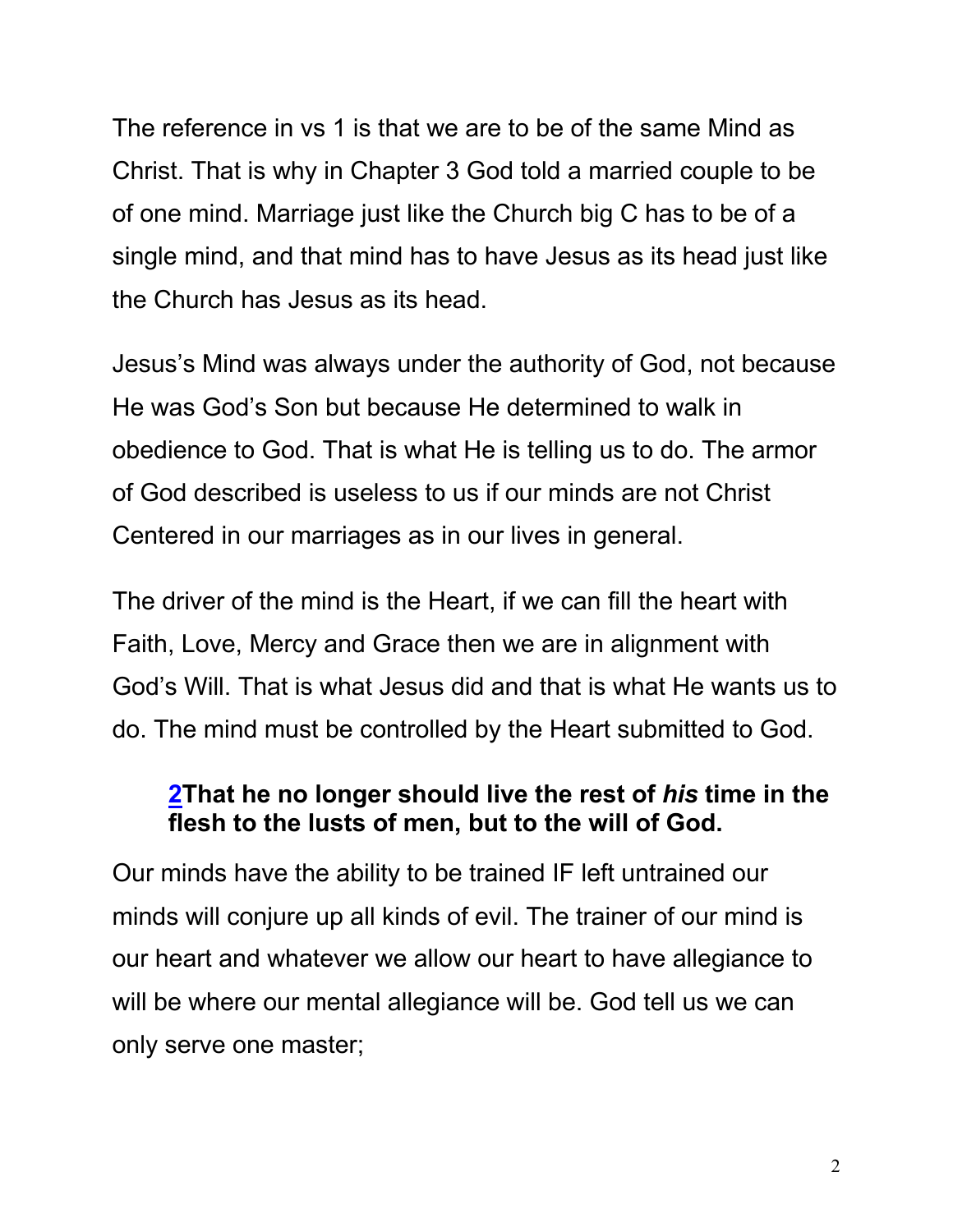*Luke 16:13 No servant can serve two masters: for either he will hate the one, and love the other; or else he will hold to the one, and despise the other. Ye cannot serve God and mammon.*

There are no free agents in this life, we all serve one of two masters; Jesus or Satan.

Here are the two choices

- 1. **the flesh to the lusts of men**
- 2. **the will of God**

*Joshua 24: And if it seem evil unto you to serve the LORD, choose you this day whom ye will serve; whether the gods which your fathers served that were on the other side of the flood, or the gods of the Amorites, in whose land ye dwell: but as for me and my house, we will serve the LORD.*

In the next few verses God starts with a statement directed to what appears to be the Believing Jews and cast an aspersion on the Gentiles. In fact, the message is to all believers present whether Jew of Gentile.

The meaning of laying this at the feet of the Gentiles for all the actions listed below is that the Gentiles meaning all the non-Jewish humans had no law to follow. They followed after the flesh; on the other hands the Jews had a Law to follow; a God to follow and a reason to follow the Law and God, even though they failed. They were enticed through dealings with the non-Jewish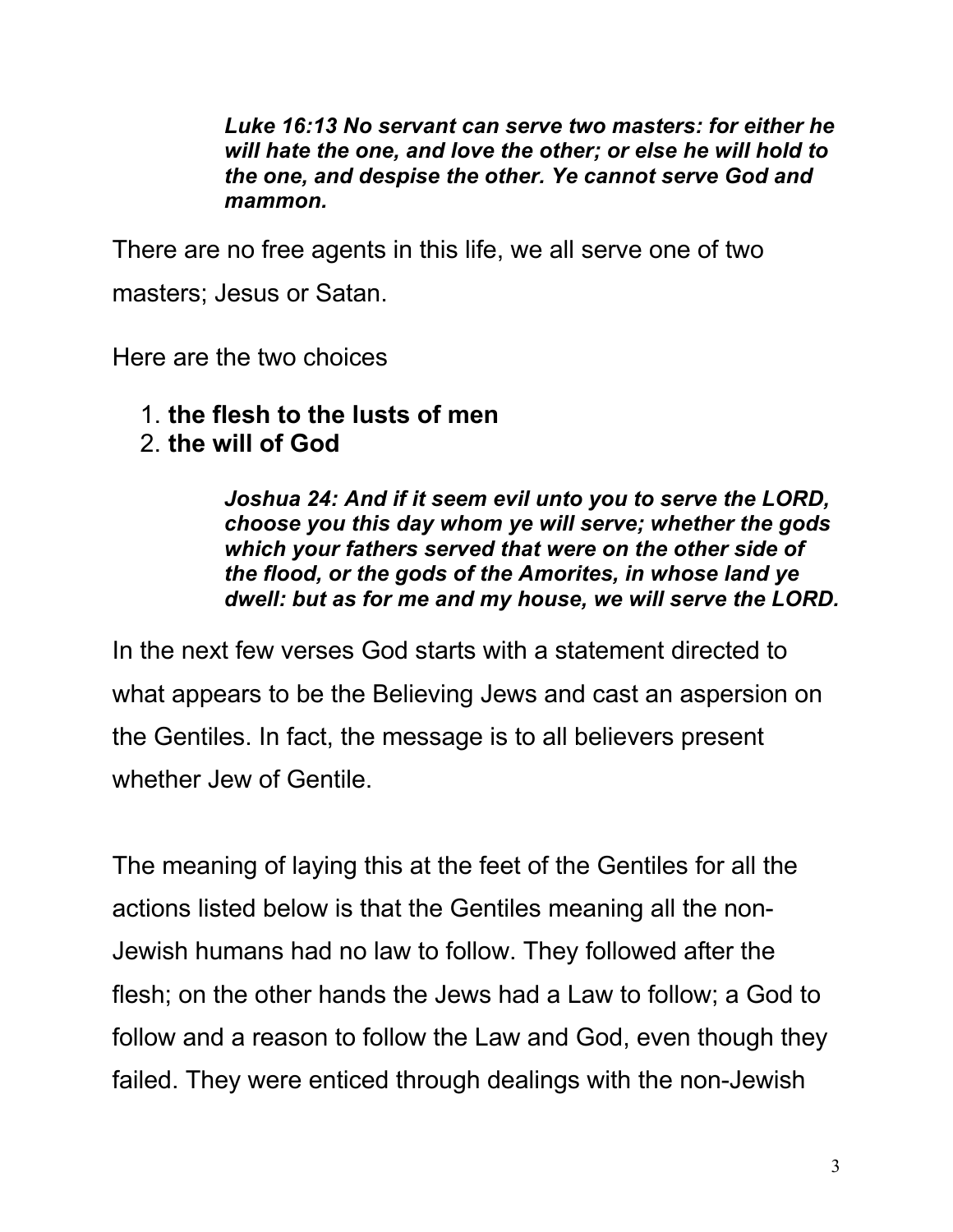nations the "gentiles" and so God lays at the feet of the non-Jews, the "gentiles" these specific allegations. This same allegation can be made about those who claim to be Believers and are enticed by the world even today and follow after the world instead of our Lord and Savior Jesus Christ.

#### **3For the time past of** *our* **life may suffice us to have wrought the will of the Gentiles, when we walked in lasciviousness, lusts, excess of wine, revellings, banquetings, and abominable idolatries:**

The initial list includes;

# **Lasciviousness**

From Strong's Concordance in Greek

"Phonetic Spelling: (as-elg'-i-a) Definition: licentiousness, wantonness Usage: (outrageous conduct, conduct shocking to public decency, a wanton violence), wantonness, lewdness."

# **Lusts**

From Strong's Concordance Word helps; Greek

**"Cognate: 1939** *epithymía* (from 1909 */epí*, "focused *on*" and 2372 */thymós*, "passionate desire") – properly, *passion* built *on* strong feelings (urges). These can be positive or negative, depending on whether the desire is *inspired by faith* (God's in birthed *persuasion*). See 1937 (*epithymeō*)."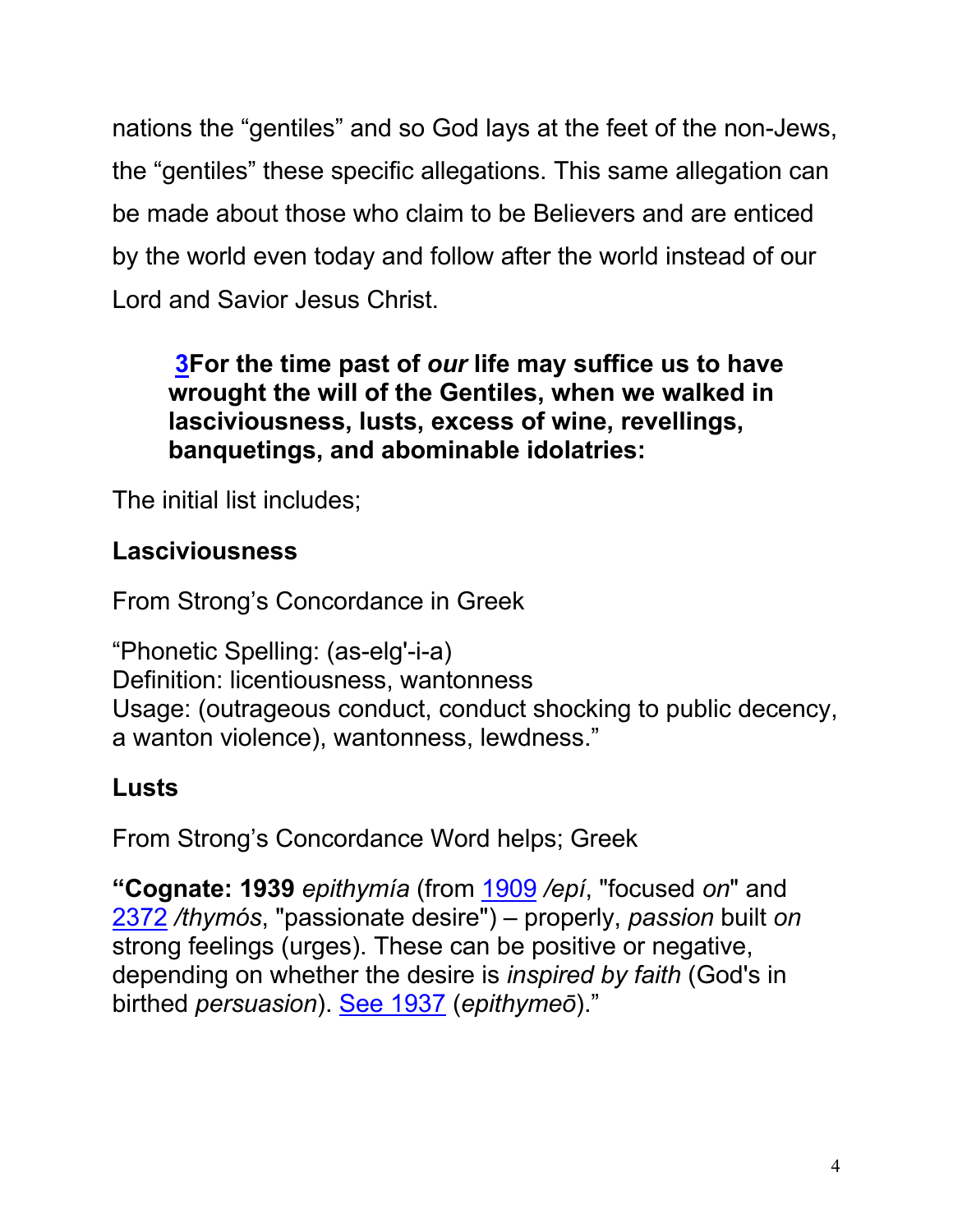## **Excess of wine**

From Strong's Concordance; Greek

"Transliteration: oinophlugia Phonetic Spelling: (oy-nof-loog-ee'-ah) Definition: drunkenness, debauchery Usage: drunkenness, debauchery."

## **Revellings**

From Strong's Concordance; Greek

"Transliteration: potos Phonetic Spelling: (pot'-os) Definition: a drinking bout Usage: a drinking, carousing."

# **Banquetings**

From Strong's Concordance Word Help; Greek

**"2970** *kṓmos* (originally, village-merrymaking that took place at the gathering of the grapes, Souter) – a riotous party (drunken feast) which hosted unbridled sexual immorality; hence, *revelings* (debauched "partying")."

# **Abominable idolatries**

From Strong's Concordance; Greek

"Transliteration: athemitos Phonetic Spelling: (ath-em'-ee-tos) Definition: lawless Usage: illegal, unlawful, criminal, lawless"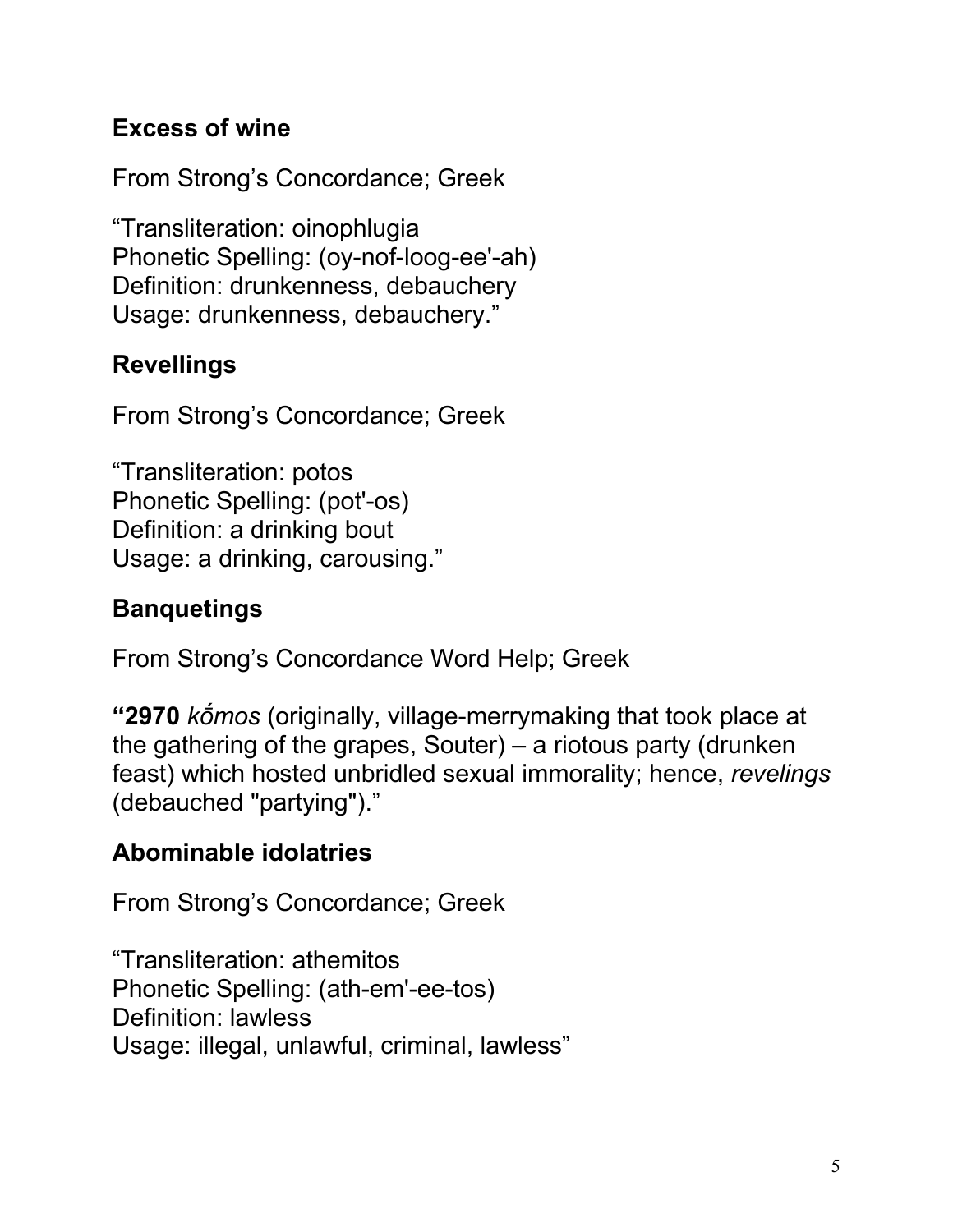"Idolitries Greek Transliteration: eidólolatria Phonetic Spelling: (i-do-lol-at-ri'-ah) Definition: image worship Usage: service (worship) of an image (an idol)."

### **4Wherein they think it strange that ye run not with** *them* **to the same excess of riot, speaking evil of** *you***:**

There are several phases of Anti-Christian actions; the first is this

idea of the world *"thinking it is strange that ye run not with* 

*them."*

Once the world has the idea that you do not partake with them in this wanton sin they then start;

# *"speaking evil of you".*

The final phase after speaking evil of you is an all-out assault on you and your walk with Christ.

**5Who shall give account to him that is ready to judge the quick and the dead. 6For for this cause was the gospel preached also to them that are dead, that they might be judged according to men in the flesh, but live according to God in the spirit.**

The obvious idea here is that we will stand for judgement; there are two categories for judgement; only Two.

The "quick" From Strong's Concordance, Word helps; Greek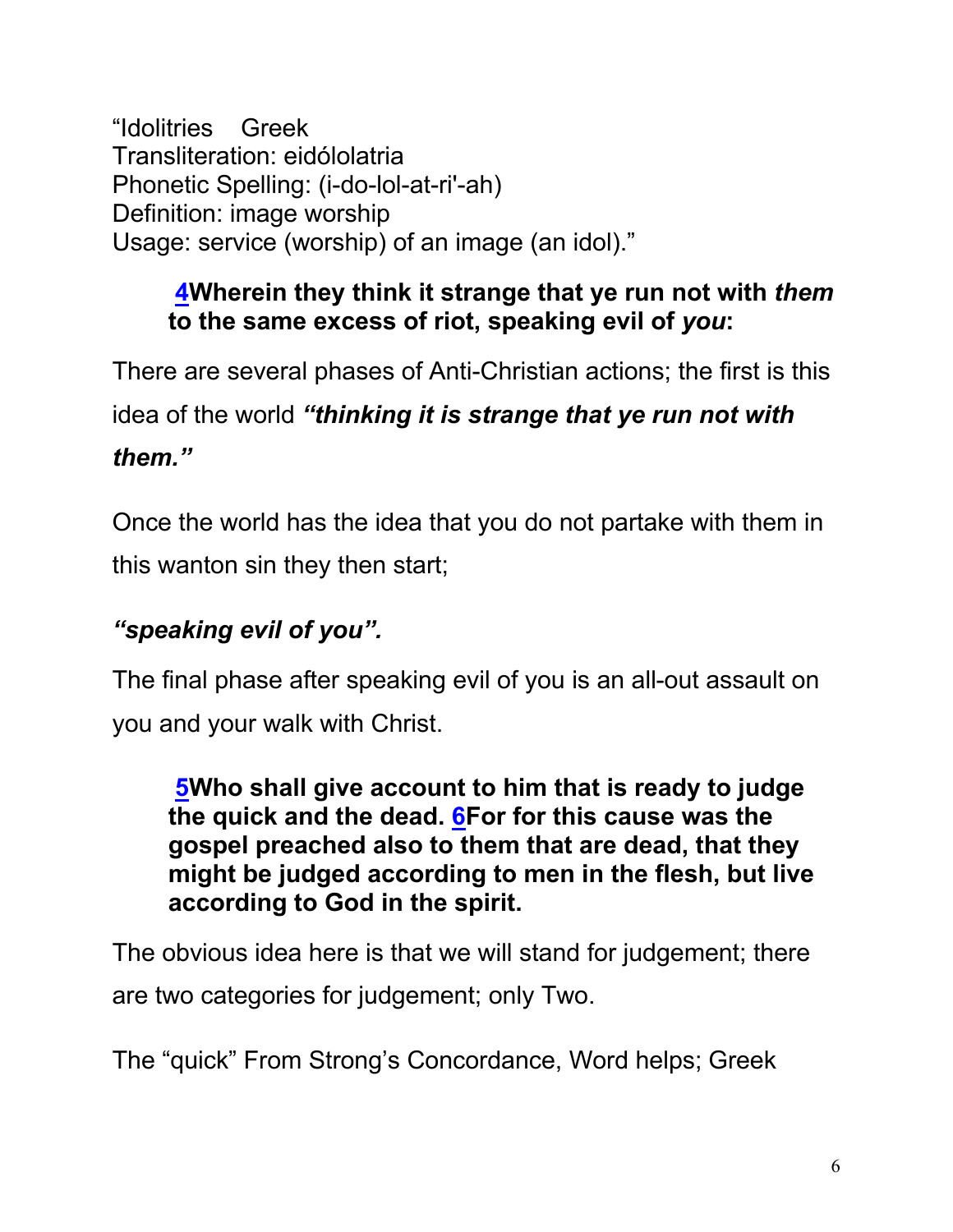**"Cognate: 2198** *záō* – to live, experience God's gift of life. See 2222 (*zōē*)."

The second category is the "dead". From Strong's Concordance, Word helps; Greek

**"3498** *nekrós* (an adjective, derived from *nekys*, "a corpse, a dead body") – dead; literally, "what lacks life"; dead; (figuratively) not able to respond to impulses, or perform functions ("unable, ineffective, dead, powerless," *L & N*, 1, 74.28); unresponsive to life-giving influences (opportunities); inoperative to the things of God."

#### *Vs 5: 5Who shall give account to him that is ready to judge the quick and the dead.*

It is not a question it is a statement of fact; in that an account will be given by both but the judgements are as far apart as they could possibly be. Judgement of the "quick", those spiritually alive is the Bema Seat judgement of Christ to the Believer. It is more of a rewards ceremony as it is a judgement.

> *2 Corinthians 5:10 For we must all appear before the judgment seat of Christ; that every one may receive the things done in his body, according to that he hath done, whether it be good or bad.*

*James 3: 1My brethren, be not many masters, knowing that we shall receive the greater condemnation. 2For in many things we offend all. If any man offend not in word, the same is a perfect man, and able also to bridle the whole body. 3Behold, we put bits in the horses' mouths, that they may obey us; and we turn about their whole body. 4Behold also the ships, which though they be so great, and are driven of fierce winds, yet are they turned about with a very*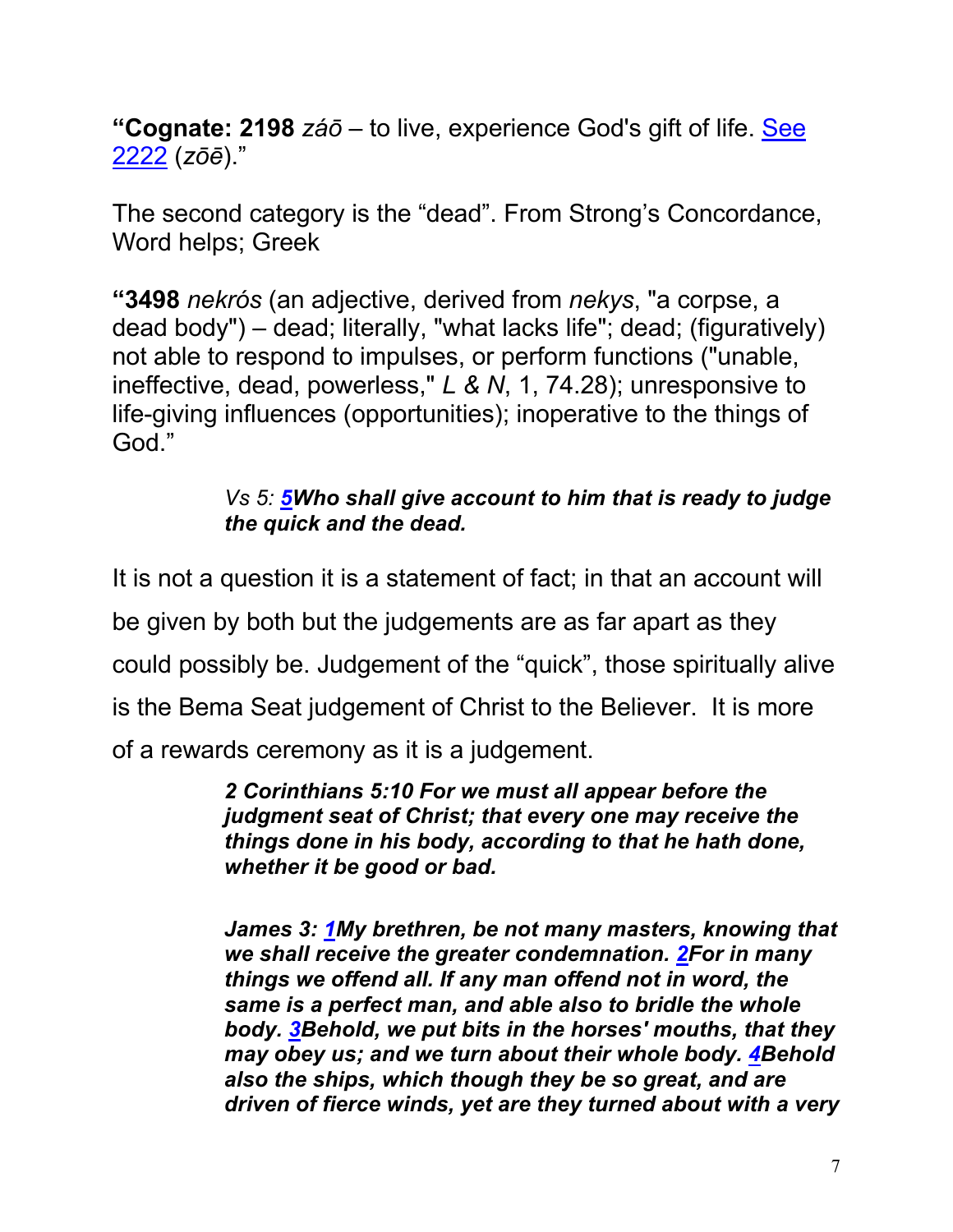*small helm, whithersoever the governor listeth. 5Even so the tongue is a little member, and boasteth great things. Behold, how great a matter a little fire kindleth! 6And the tongue is a fire, a world of iniquity: so is the tongue among our members, that it defileth the whole body, and setteth on fire the course of nature; and it is set on fire of hell. 7For every kind of beasts, and of birds, and of serpents, and of things in the sea, is tamed, and hath been tamed of mankind: 8But the tongue can no man tame; it is an unruly evil, full of deadly poison. 9Therewith bless we God, even the Father; and therewith curse we men, which are made after the similitude of God. 10Out of the same mouth proceedeth blessing and cursing. My brethren, these things ought not so to be. 11Doth a fountain send forth at the same place sweet water and bitter? 12Can the fig tree, my brethren, bear olive berries? either a vine, figs? so can no fountain both yield salt water and fresh.*

In order to walk in obedience to God we have got to control our mouths. The point is that many Christians talk as the world talks, cursing and swearing with the same mouth that we bless and praise God with.

An old saying to someone who has a foul mouth is; "Do you kiss you mother with that mouth?" The point is the same with God do we really praise God with the same mouth we so easily curse with.

This other judgement takes place at the ominous Great White Throne Judgement of God at the end of Tribulation and is the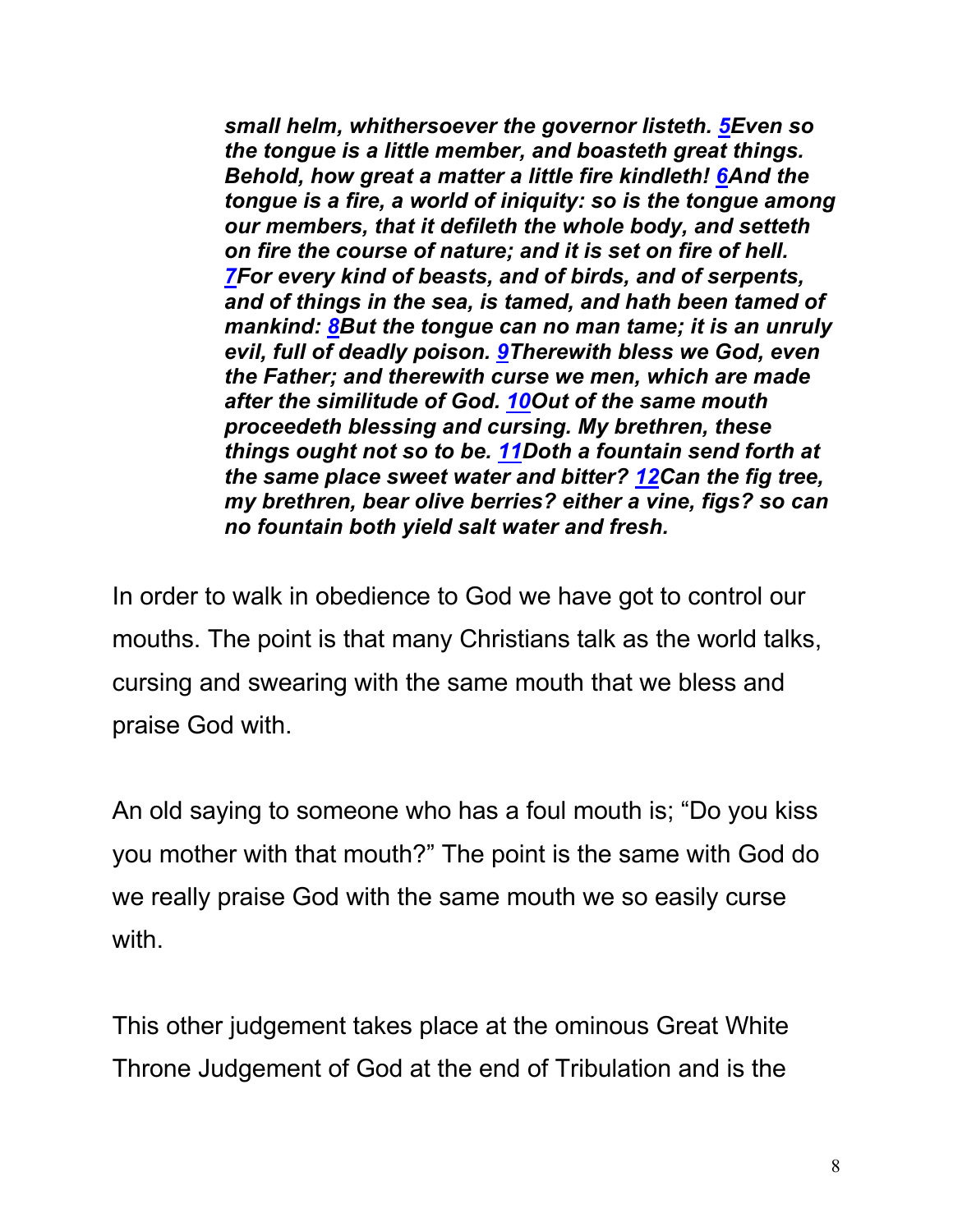judgement of the "spiritually dead" those who have rejected Christ and the Free Gift that He is offering.

### **7But the end of all things is at hand: be ye therefore sober, and watch unto prayer.**

The end of things is reference to an end to all that we know on this earth. That Human or Flesh knowledge of the world in will end.

> *1 Corinthians 13: 8Charity never faileth: but whether there be prophecies, they shall fail; whether there be tongues, they shall cease; whether there be knowledge, it shall vanish away. 9For we know in part, and we prophesy in part. 10But when that which is perfect is come, then that which is in part shall be done away. 11When I was a child, I spake as a child, I understood as a child, I thought as a child: but when I became a man, I put away childish things. 12For now we see through a glass, darkly; but then face to face: now I know in part; but then shall I know even as also I am known. 13And now abideth faith, hope, charity, these three; but the greatest of these is charity.*

As one teacher put it; we operate on 5 senses here, we use only 10% of our brain power on a good day. Imagine what would be possible if we used all the brain power that God endowed each human with? Imagine in Heaven God releasing the remainder of our brain power; where will that lead to? The Bible does not tell us, but we have seen an example by Jesus in His resurrected body; moving through time and space unincumbered; is that part of that unused brain capacity that we will all experience when the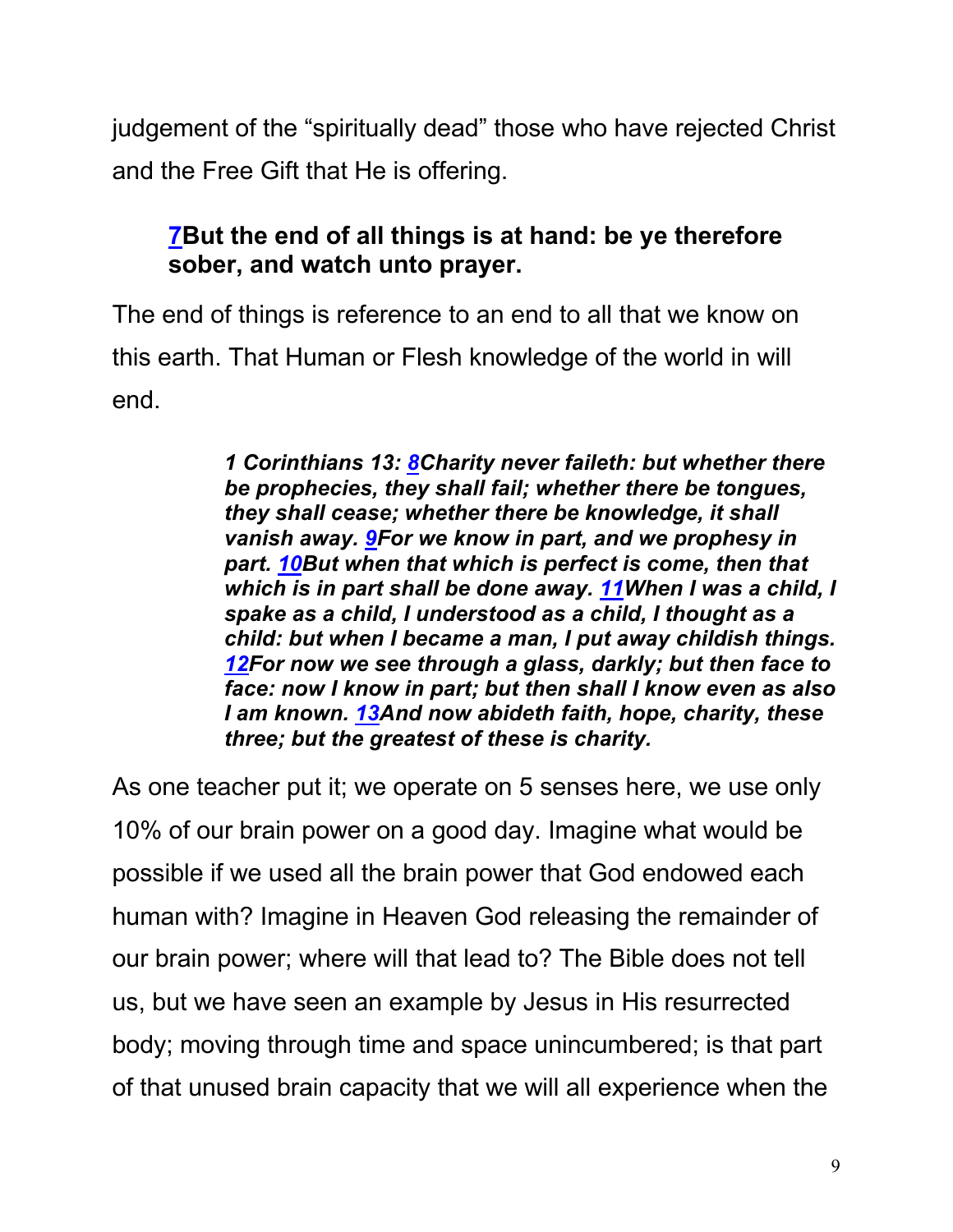Body and Spirit are reunited in the Resurrected Body at Jesus' calling? It is all speculation other than what we can understand what Jesus did as the "First Resurrection".

We are given a simple response to all of this;

# *be ye therefore sober, and watch unto prayer.*

### **8And above all things have fervent charity among yourselves: for charity shall cover the multitude of sins.**

"Charity" in the Greek is actually "love"; a special kind of love. There are four types of love within the Greek language used in the Bible. From Strong's Concordance; love

- 1. *Eros*: romantic, or sexual love
- 2. *Philia*: authentic friendship type of love
- 3. *Storge*: familial love, love with a family
- 4. *Agápe*: God's love

"Transliteration: agapé Phonetic Spelling: (ag-ah'-pay) Definition: love, goodwill Usage: love, benevolence, good will, esteem; plural: love-feasts."

# **9Use hospitality one to another without grudging.**

Hospitality to some comes naturally, to others it is a command that is challenging and requires effort. In either case it is not a suggestion it is a command from God that we are "hospitable".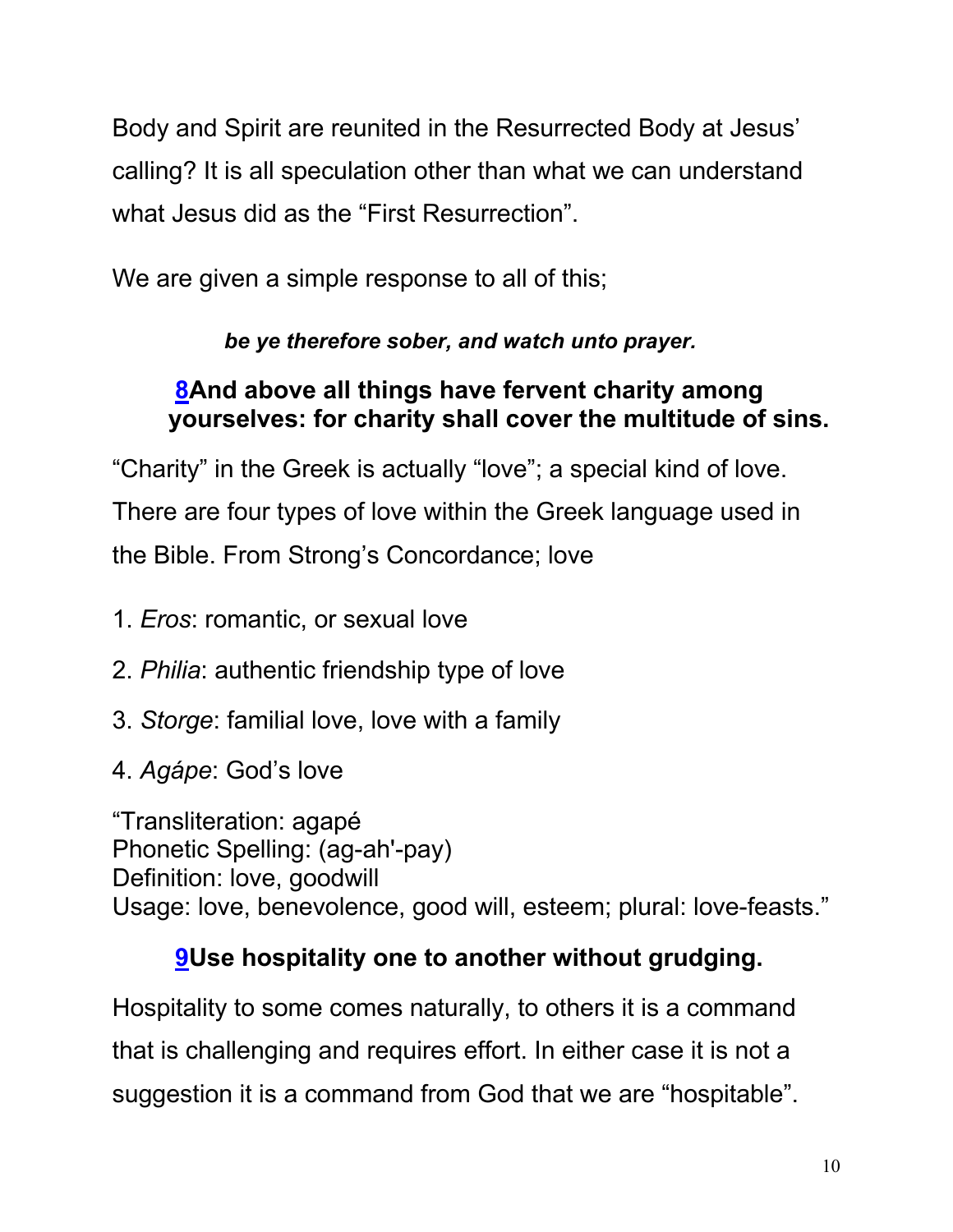From Strong's Concordance;

"Transliteration: philoxenos Phonetic Spelling: (fil-ox'-en-os) Definition: loving strangers Usage: hospitable, loving strangers."

**Q.** At the end of verse 9 it says that hospitality is to be shown

#### how? "**without grudging"**

"Transliteration: goggusmos Phonetic Spelling: (gong-goos-mos') Definition: a muttering, murmuring Usage: murmuring, grumbling."

With those of us who suffer from this affliction of grumbling or

complaining about showing "hospitality without complaining", why

would I want to work on that?

#### *Hebrews 13:12 Be not forgetful to entertain strangers: for thereby some have entertained angels unawares.*

Perhaps you still think it is a suggestion on how to treat strangers;

#### *Leviticus 19:34*

*But the stranger that dwelleth with you shall be unto you as one born among you, and thou shalt love him as thyself; for ye were strangers in the land of Egypt: I am the LORD your God.*

But we are not under the Law we are under Grace? We recently studied the term "living sacrifices" with the idea of understanding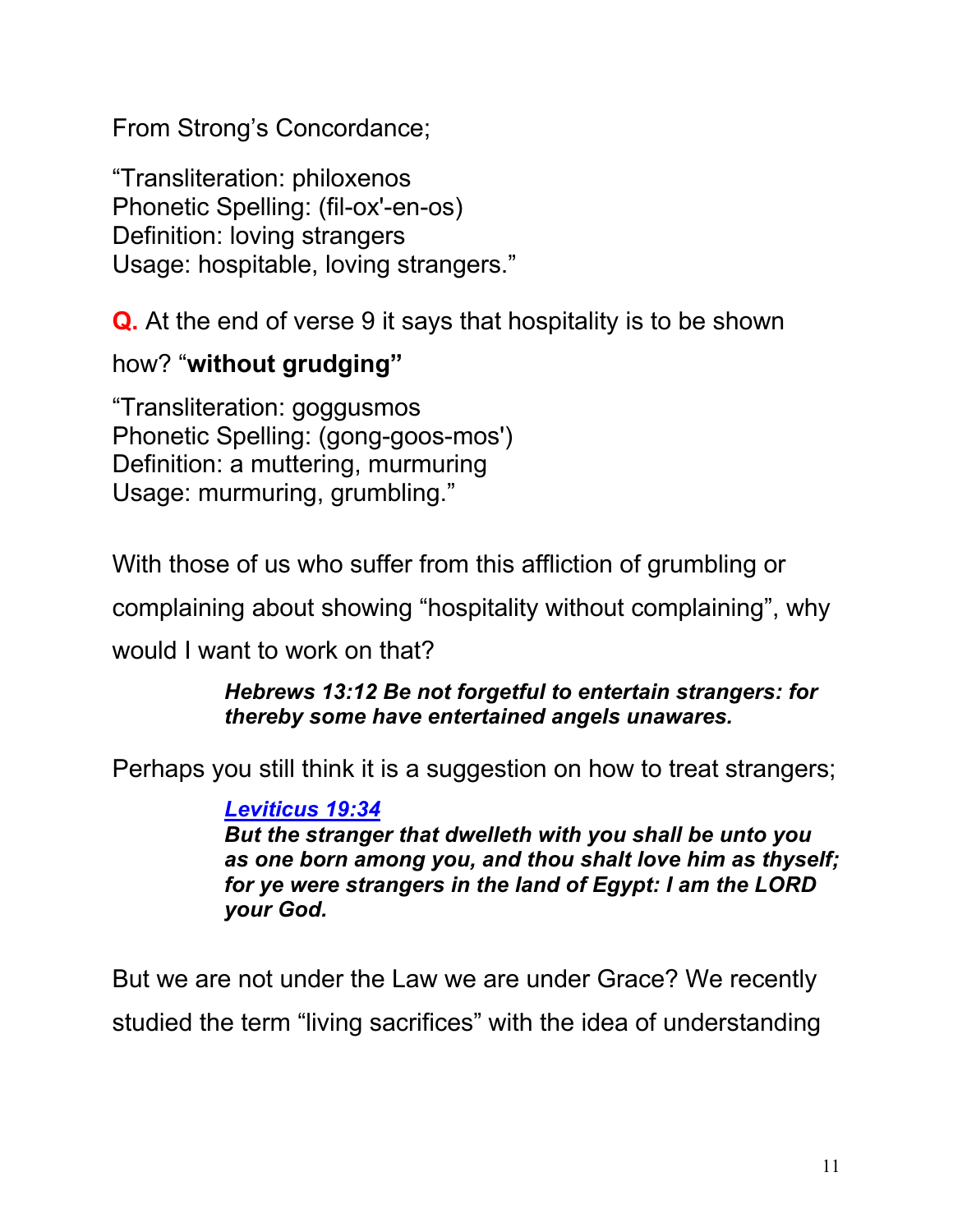what that means. Let's see if Paul in a letter to the Romans might explain what God's position is on Law verses Grace for us.

> *Roman 12: 1I beseech you therefore, brethren, by the mercies of God, that ye present your bodies a living sacrifice, holy, acceptable unto God, which is your reasonable service. 2And be not conformed to this world: but be ye transformed by the renewing of your mind, that ye may prove what is that good, and acceptable, and perfect, will of God.*

*3For I say, through the grace given unto me, to every man that is among you, not to think of himself more highly than he ought to think; but to think soberly, according as God hath dealt to every man the measure of faith. 4For as we have many members in one body, and all members have not the same office: 5So we, being many, are one body in Christ, and every one members one of another. 6Having then gifts differing according to the grace that is given to us, whether prophecy, let us prophesy according to the proportion of faith; 7Or ministry, let us wait on our ministering: or he that teacheth, on teaching; 8Or he that exhorteth, on exhortation: he that giveth, let him do it with simplicity; he that ruleth, with diligence; he that sheweth mercy, with cheerfulness.*

*Love, Zeal, Hope, Hospitality*

*(John 13:31-35; 1 John 3:11-24)*

*9Let love be without dissimulation. Abhor that which is evil; cleave to that which is good. 10Be kindly affectioned one to another with brotherly love; in honour preferring one another; 11Not slothful in business; fervent in spirit; serving the Lord; 12Rejoicing in hope; patient in tribulation; continuing instant in prayer; 13Distributing to the necessity of saints; given to hospitality.*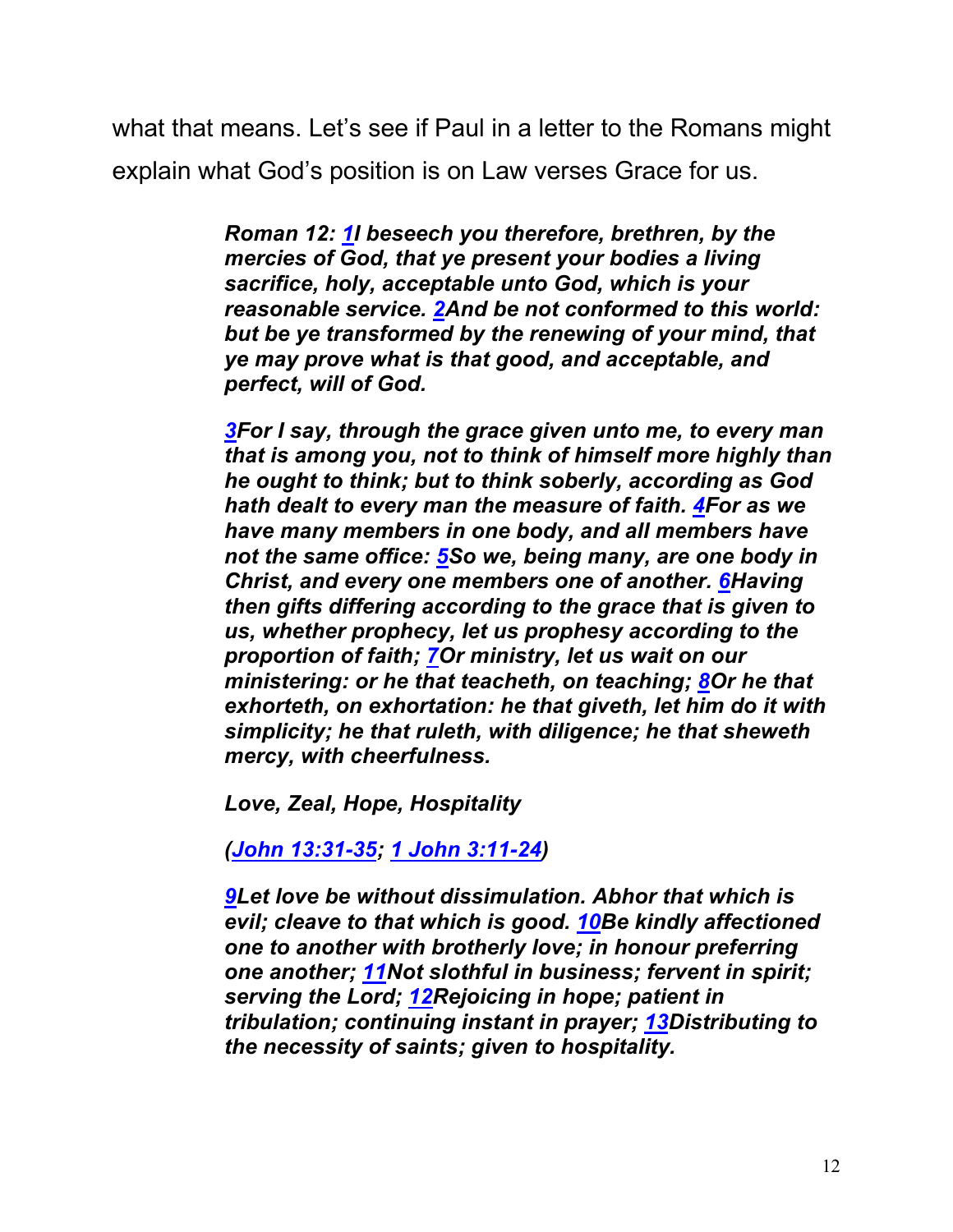What did God speak to the Apostle John about this issue of love, hospitality and obedience to the commandments of Christ?

> *1 John 3:23And this is his commandment, That we should believe on the name of his Son Jesus Christ, and love one another, as he gave us commandment. 24And he that keepeth his commandments dwelleth in him, and he in him. And hereby we know that he abideth in us, by the Spirit which he hath given us.*

Even though hospitality is listed as one of the gifts of the Spirit we are all capable of showing love to strangers thereby embracing the idea that Jesus gave to us to be hospitable for a lot of reasons, not the least of which was a commandment from Him. I would suggest to us that the default position we should all take is found in John 14.

*John 14:15 If ye love me, keep my commandments.*

**10As every man hath received the gift,** *even so* **minister the same one to another, as good stewards of the manifold grace of God. 11If any man speak,** *let him speak* **as the oracles of God; if any man minister,** *let him do it* **as of the ability which God giveth: that God in all things may be glorified through Jesus Christ, to whom be praise and dominion for ever and ever. Amen.**

Believers are all members fitted together of the Church big C, the Body of Christ, His Bride whom He has purified and anointed to reside in eternity with Him.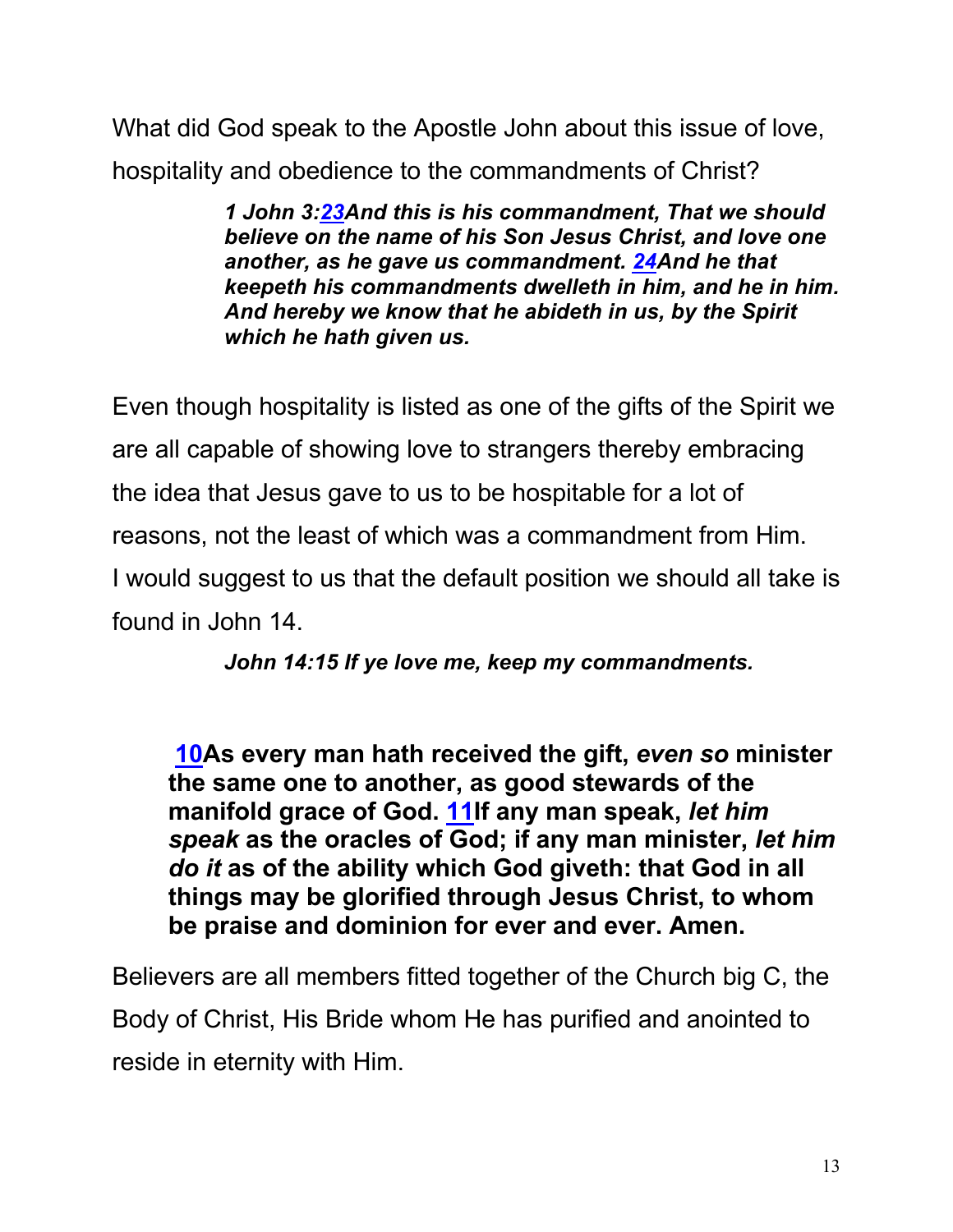## **Suffering as Christians**

#### **12Beloved, think it not strange concerning the fiery trial which is to try you, as though some strange thing happened unto you:**

Within Christendom the discussion continues; will we endure "fiery trials" as Christians today or will the Lord return and take us home before the real "fiery trials" begin? God is telling us to be prepared; don't think it is strange that we endure any "fiery trial". Does that mean we will go into Tribulation? Again, we have discussed this at great lengths and the bottom line is, we do not know for certain. All of us in this room believe we will be Raptured before Tribulation starts and I still believe that. But we have to study God's Word as written not as we wished it was written.

God is simply telling us "not to think it strange" that we are confronted with "fiery trials". In other words, be prepared for some unpleasant events in the flesh. He does not end it there however;

#### **13But rejoice, inasmuch as ye are partakers of Christ's sufferings; that, when his glory shall be revealed, ye may be glad also with exceeding joy.**

While others may dismay at an unpleasant event "fiery trial" we can rejoice. Perhaps a better understanding of what a "fiery trial" is would help.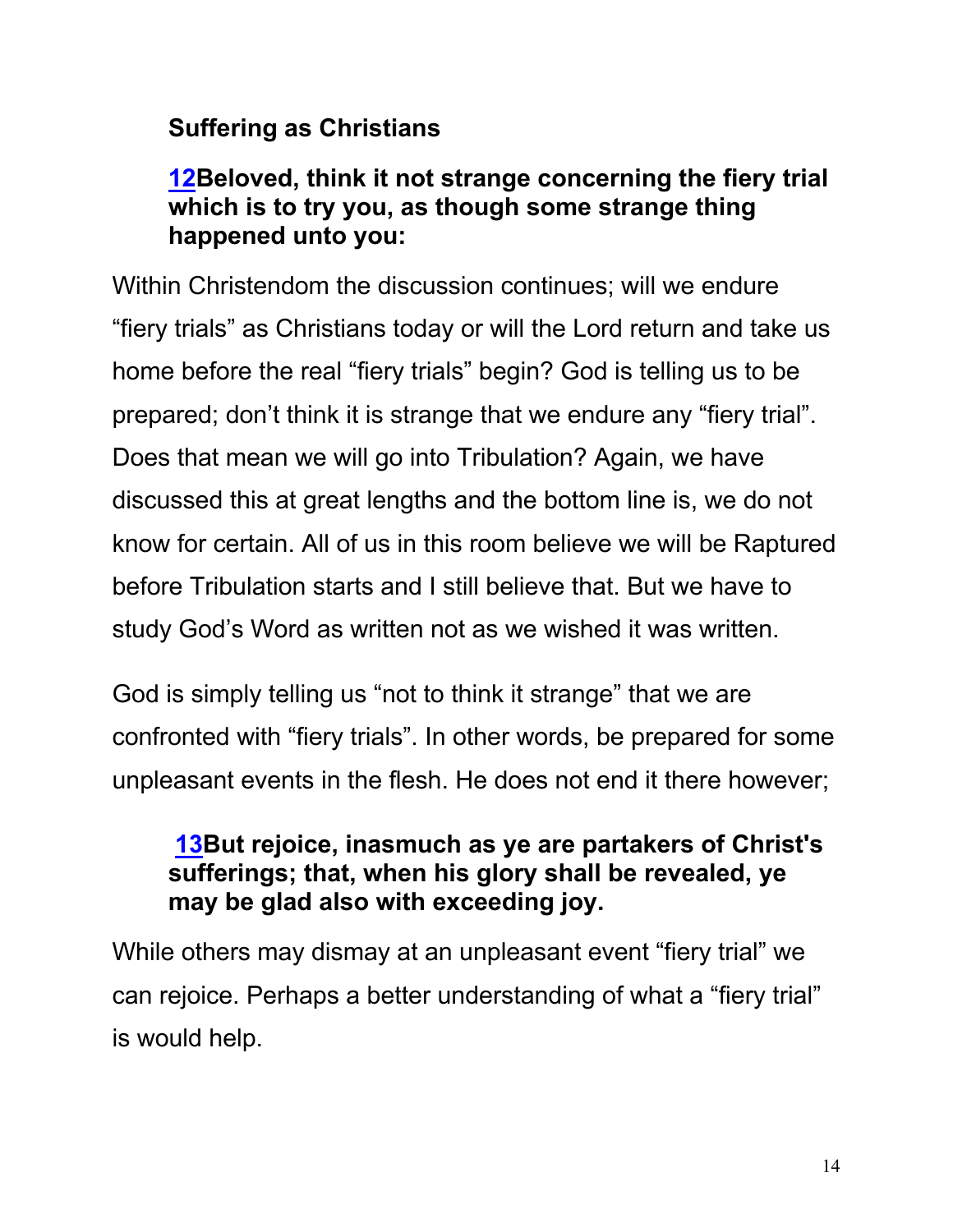Strong's Concordance says this;

Transliteration: purósis Phonetic Spelling: (poo'-ro-sis) Definition: a burning, a refining Usage: a burning, trial, fiery test.

The idea God is trying to impart is that these events that are so uncomfortable in the flesh are meant to refine us in Spirit. It is by walking up a hill that you gain strength in your legs not by walking down the hill. God is preparing us for eternity during this very brief time on earth.

Referring back for a moment to consider what is the point of this refining fire if it is really directed at the Spirit within us. As we consider what has to be; in other words is there something to be gained for eternity to endure a fiery trial here on this earth. Does God need us to understand something beyond what the flesh may endure to be embedded for some reason into our spirits that will live in eternity along with our resurrected bodies? He speaks of a joy that comes from being persecuted in Jesus Name. Perhaps it is this "Joy" that is enduring and if we can embrace "joy" while being persecuted it has some long lasting effect in our Spiritual life.

**14If ye be reproached for the name of Christ, happy** *are ye***; for the spirit of glory and of God resteth upon you: on their part he is evil spoken of, but on your part he is**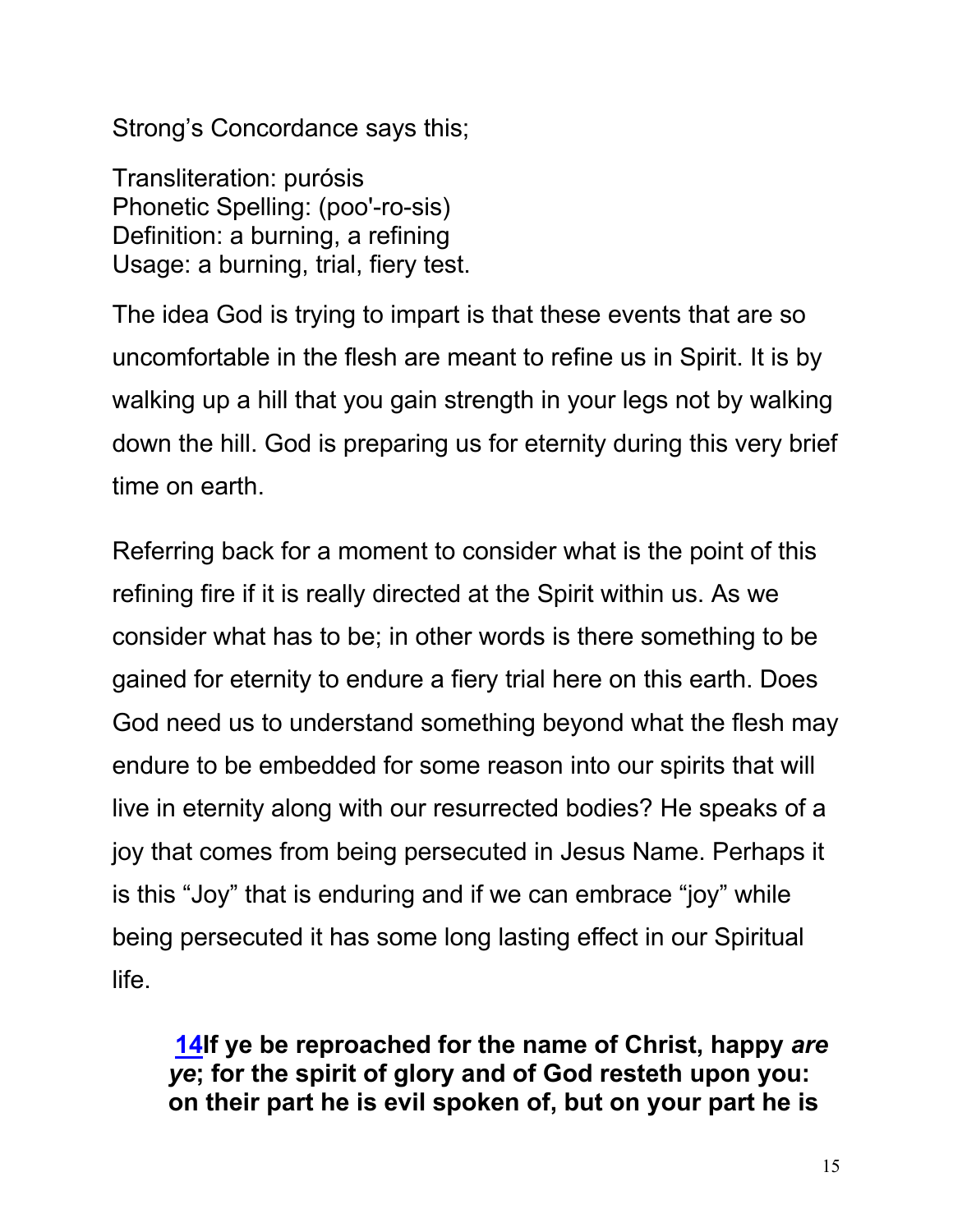#### **glorified. 15But let none of you suffer as a murderer, or**  *as* **a thief, or** *as* **an evildoer, or as a busybody in other men's matters.**

If you are rebuked for your belief in Christ, then glad we should be for the Glory of God "resteth" upon you. As we studied earlier if we are punished for violating man's laws or committing sin against God's laws then that is on our own heads, we deserve punishment. But if we walk in innocents of man's law and of God's Law then if we are rebuked, we should take joy in that rebuke.

# **16Yet if** *any man suffer* **as a Christian, let him not be ashamed; but let him glorify God on this behalf.**

To suffer even unto death as a Christian is to Glorify God and our Lord Jesus Christ. He died for us, as Christians we have died in our flesh for Him giving ourselves over to Him to walk in His Will to His Glory. Do we fail in that walk, of course we do but we REPENT and He is faithful to forgive us of our sins! To be persecuted for His sake is to be a badge of honor and Glory to Jesus.

> *Matthew 5: 11Blessed are ye, when men shall revile you, and persecute you, and shall say all manner of evil against you falsely, for my sake. 12Rejoice, and be exceeding glad: for great is your reward in heaven: for so persecuted they the prophets which were before you.*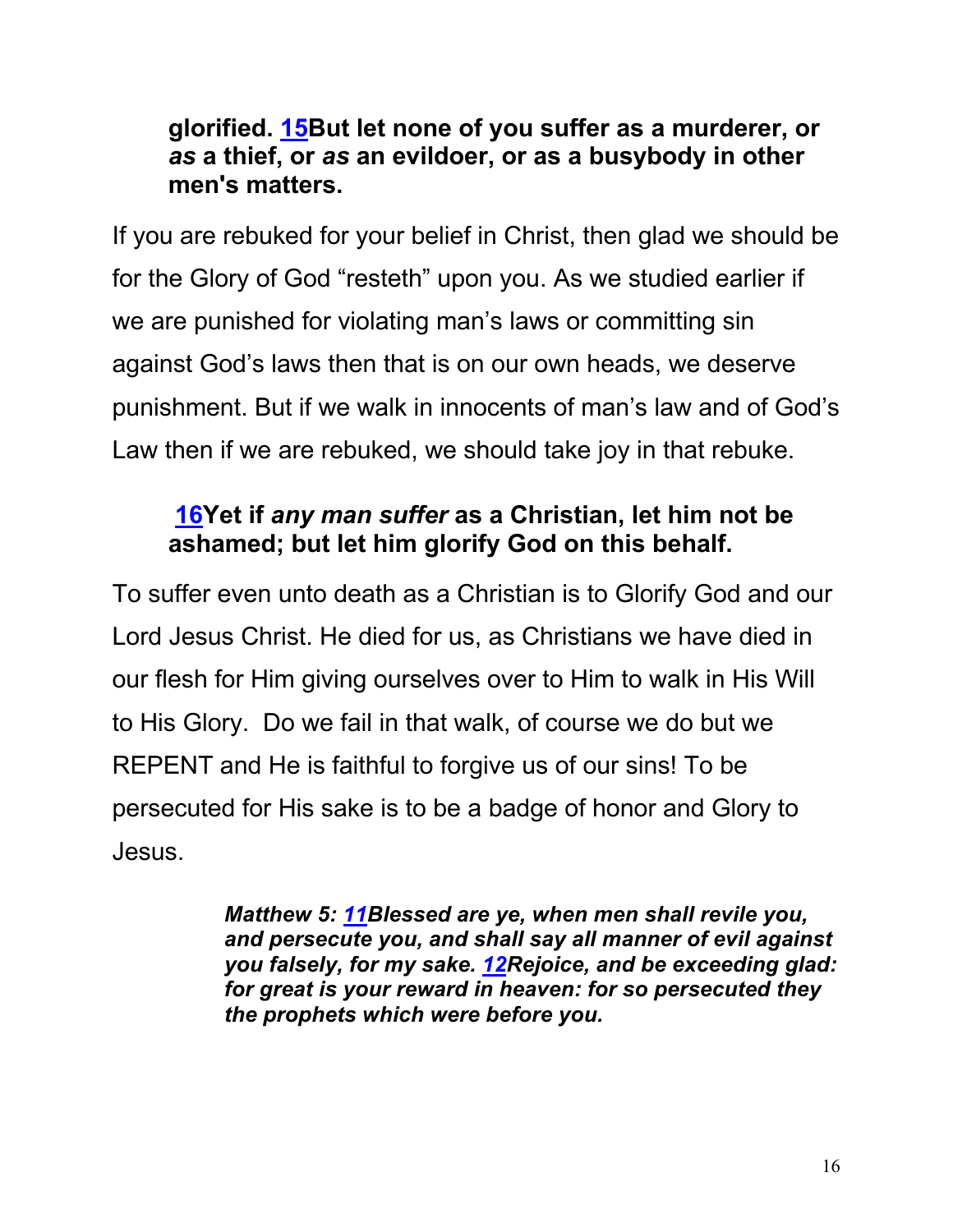There is a dreed that is to fall on the House of God? It is a purifying fire that refines the Church and the result of that refining fire is more precious than Gold.

What man has proclaimed daring to speak as the representative of God on earth is in many cases a lie. Man-made churches have taken on the role that was not theirs to have; the Church, the Body of Christ belongs to Jesus and Him alone. It is not made of buildings and corporations it does not have headquarters and issue proclamations that things that God has said are evil are now to be considered good. The Church that Jesus created exists today outside the bounds and controls of man, it is beyond my control and yours and I am thankful for that.

We may as members of the Church that Jesus built have no vote in how things will go, we will not attend meetings to determine the color of the carpet in His heavenly sanctuary, nor discuss how we will pave the parking lot or build a new building. No, we will sit at the feet of the Lord and obey His commands. If we are punished for our obedience to Jesus, then we will be filled with Joy.

If on the other hand we have joined ourselves to man-made churches that have deceived those who attend and embraced evil